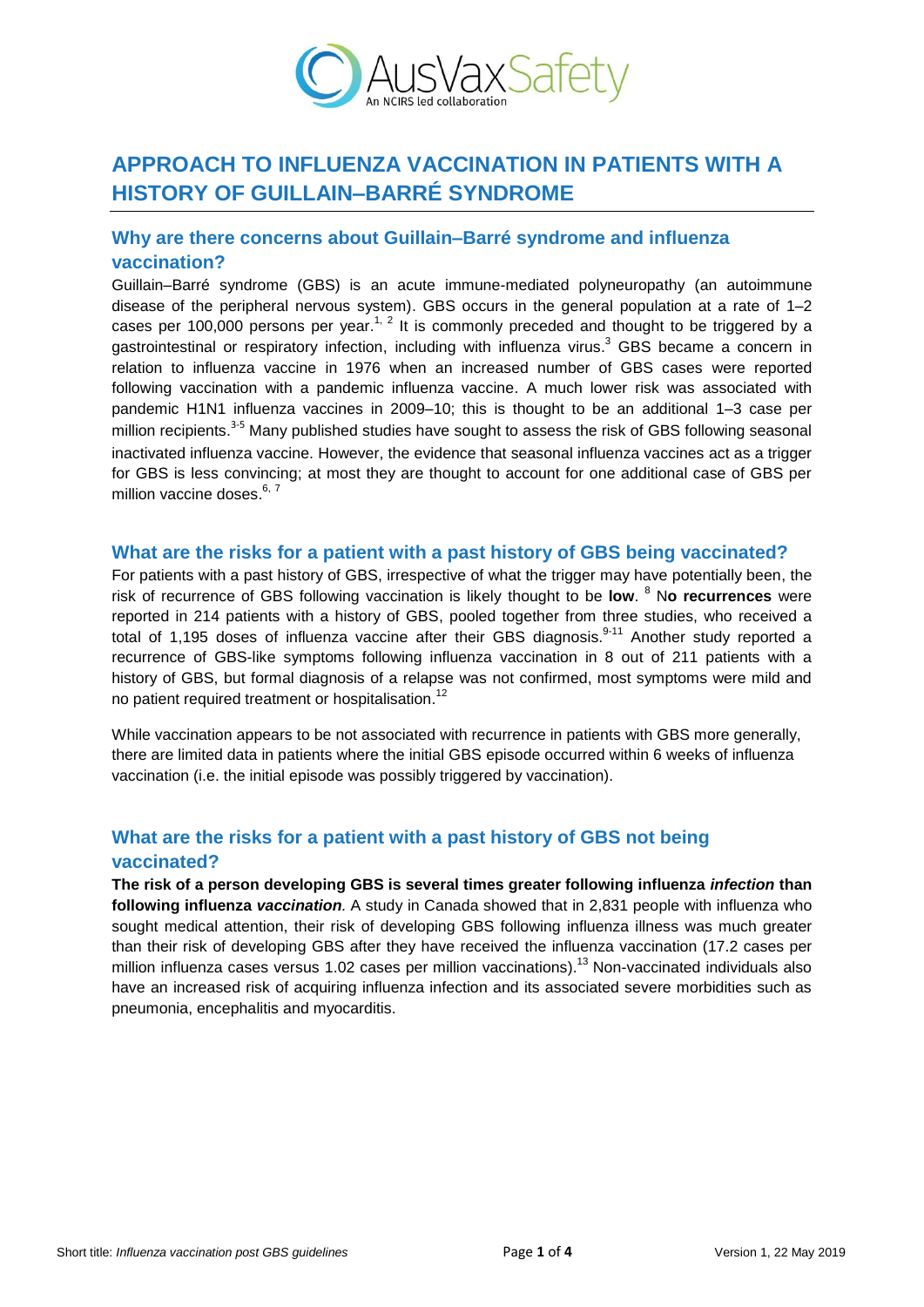

#### **How should I assess and counsel a patient with a past history of GBS?**

On the basis of evidence described in earlier questions and expert consensus opinion, the following questions and flowchart have been developed to help practitioners assess and advise patients with a history of GBS about the risks and benefits of influenza vaccination. Further guidance can be obtained by contacting the New South Wales Immunisation Specialist Service on 1800 NSWISS (1800 679 477) and other specialist immunisation clinics or services across Australia. For a full list of these see links [here.](http://www.ncirs.org.au/health-professionals/specialist-immunisation-services)

## **1. In the 6 weeks before the onset of GBS, did the patient have any of the following potential triggering events?**

- An influenza vaccine (pandemic or seasonal)
- An influenza infection
- Another infection documented (e.g. Campylobacter, CMV)
- Any symptoms of a likely infection (without documentation of the causative organism)

## **2. Is the individual at increased risk of significant complications from influenza infection?**

*For example:*

- Aged under 5 years
- Aged ≥65 years
- Aboriginal and Torres Strait Islander
- Pregnant
- Cardiac disease
- Down Syndrome
- Respiratory disease e.g. COPD, asthma
- Chronic neurological disease
- Immunocompromised
- Chronic liver disease
- Diabetes
- Chronic renal failure
- Metabolic disease

#### **Recommendation**

If a patient developed GBS within 6 weeks after having an influenza vaccination, the small risk of recurrence of GBS following revaccination may outweigh the benefit of vaccination. However, repeat vaccination could be considered in special circumstances, such as presence of risk factors for severe influenza illness or a plausible alternative trigger for GBS. If the episode did not occur within 6 weeks of influenza vaccination, and particularly if there are risk factors for severe influenza disease, vaccination is recommended.

Refer to the flow diagram which outlines these recommendations. Comparison with other country guidance is also included, for reference.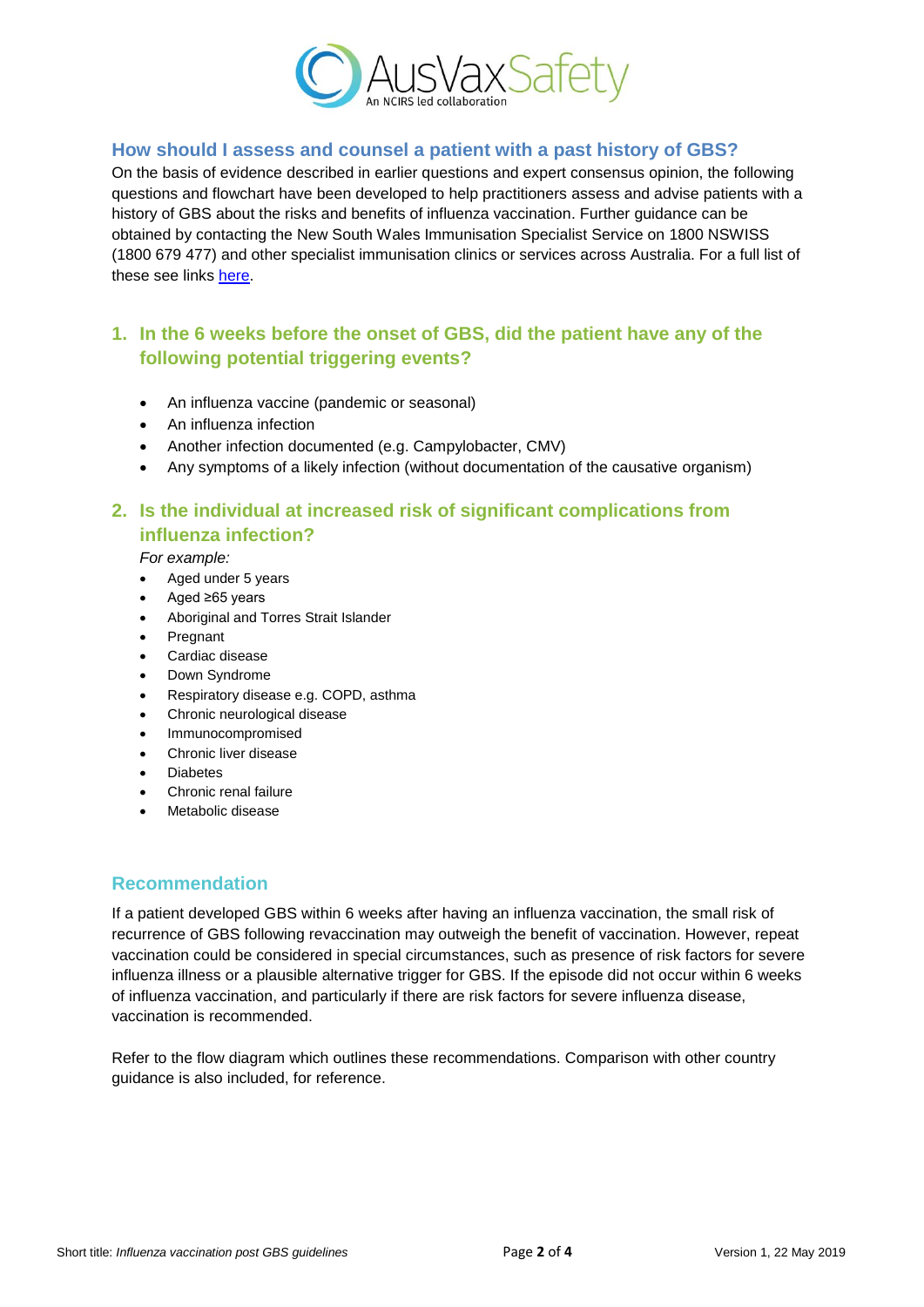

# **APPROACH TO INFLUENZA VACCINATION IN PATIENTS WITH A HISTORY OF GUILLAIN–BARRÉ SYNDROME**



#### **International Guidelines**

- **ACIP: A history of GBS within six weeks of an influenza vaccine is a precaution to further vaccination.** <sup>14</sup>
- **NACI: Persons who have developed GBS within six weeks of influenza vaccination should not receive a further dose. <sup>15</sup>**
- **NZ: The risks and benefits of withholding vaccination should be considered on an individual basis.** <sup>16</sup>